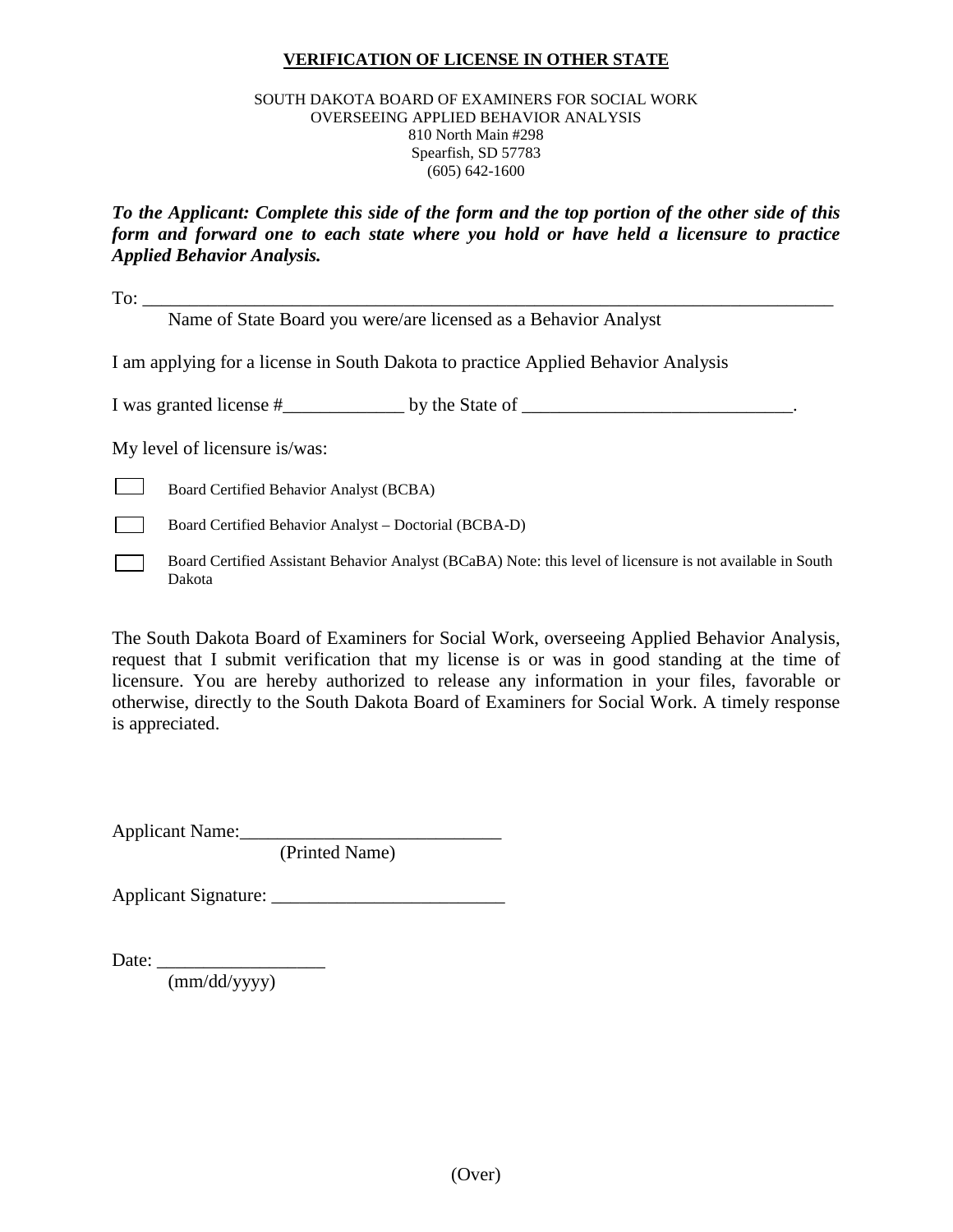## **VERIFICATION OF LICENSE IN OTHER STATE**

### SOUTH DAKOTA BOARD OF EXAMINERS FOR SOCIAL WORK OVERSEEING APPLIED BEHAVIOR ANALYSIS 810 North Main #298 Spearfish, SD 57783 (605) 642-1600

# *To the Applicant: Complete the top portion and back of this form and forward to the licensing authority/regulatory board in each state in which you were previously licensed or are currently licensed.*

|                                                                                                      |                                                        | (Last Name)                                                                                                                                                | (First Name) |           | (M.I)                             | (Maiden)                                                                                                                                                                                               |  |  |
|------------------------------------------------------------------------------------------------------|--------------------------------------------------------|------------------------------------------------------------------------------------------------------------------------------------------------------------|--------------|-----------|-----------------------------------|--------------------------------------------------------------------------------------------------------------------------------------------------------------------------------------------------------|--|--|
|                                                                                                      |                                                        | (Street or P.O. Box)                                                                                                                                       |              | (City)    | (State)                           | (Zip)                                                                                                                                                                                                  |  |  |
| License/Certificate No. _______________ Date Issued: _________________Date Exp: ____________________ |                                                        |                                                                                                                                                            |              |           |                                   |                                                                                                                                                                                                        |  |  |
|                                                                                                      | this form.                                             |                                                                                                                                                            |              |           |                                   | To the Licensing authority/regulatory Board: Please provide the information requested below and<br>return directly to the Board address indicated at the top of the page. Please affix a board seal to |  |  |
| 1.                                                                                                   |                                                        |                                                                                                                                                            |              |           |                                   | The above individual is/was licensed and was granted State License Number:                                                                                                                             |  |  |
|                                                                                                      |                                                        |                                                                                                                                                            |              |           |                                   |                                                                                                                                                                                                        |  |  |
| 3.                                                                                                   |                                                        |                                                                                                                                                            |              |           |                                   |                                                                                                                                                                                                        |  |  |
| 4.                                                                                                   |                                                        |                                                                                                                                                            |              |           |                                   |                                                                                                                                                                                                        |  |  |
| 5.                                                                                                   |                                                        | Were there any complaints or disciplinary actions against the license? Yes<br>If yes, please provide an explanation. Attach a separate sheet if necessary. |              |           |                                   | No                                                                                                                                                                                                     |  |  |
|                                                                                                      | 6. Licensure was granted based on (please select one): |                                                                                                                                                            |              |           |                                   |                                                                                                                                                                                                        |  |  |
|                                                                                                      |                                                        | Written Examination (state)                                                                                                                                |              |           |                                   |                                                                                                                                                                                                        |  |  |
|                                                                                                      |                                                        | <b>BACB</b> Certification                                                                                                                                  |              | Practicum |                                   | Other (please explain)                                                                                                                                                                                 |  |  |
|                                                                                                      | Date (mm/dd/yyyy)                                      | Printed Name of Board Representative                                                                                                                       |              |           | Signature of Board Representative |                                                                                                                                                                                                        |  |  |
|                                                                                                      | Board Address:                                         | (Mailing Address)                                                                                                                                          |              | (City)    | (State)                           | (Zip)                                                                                                                                                                                                  |  |  |